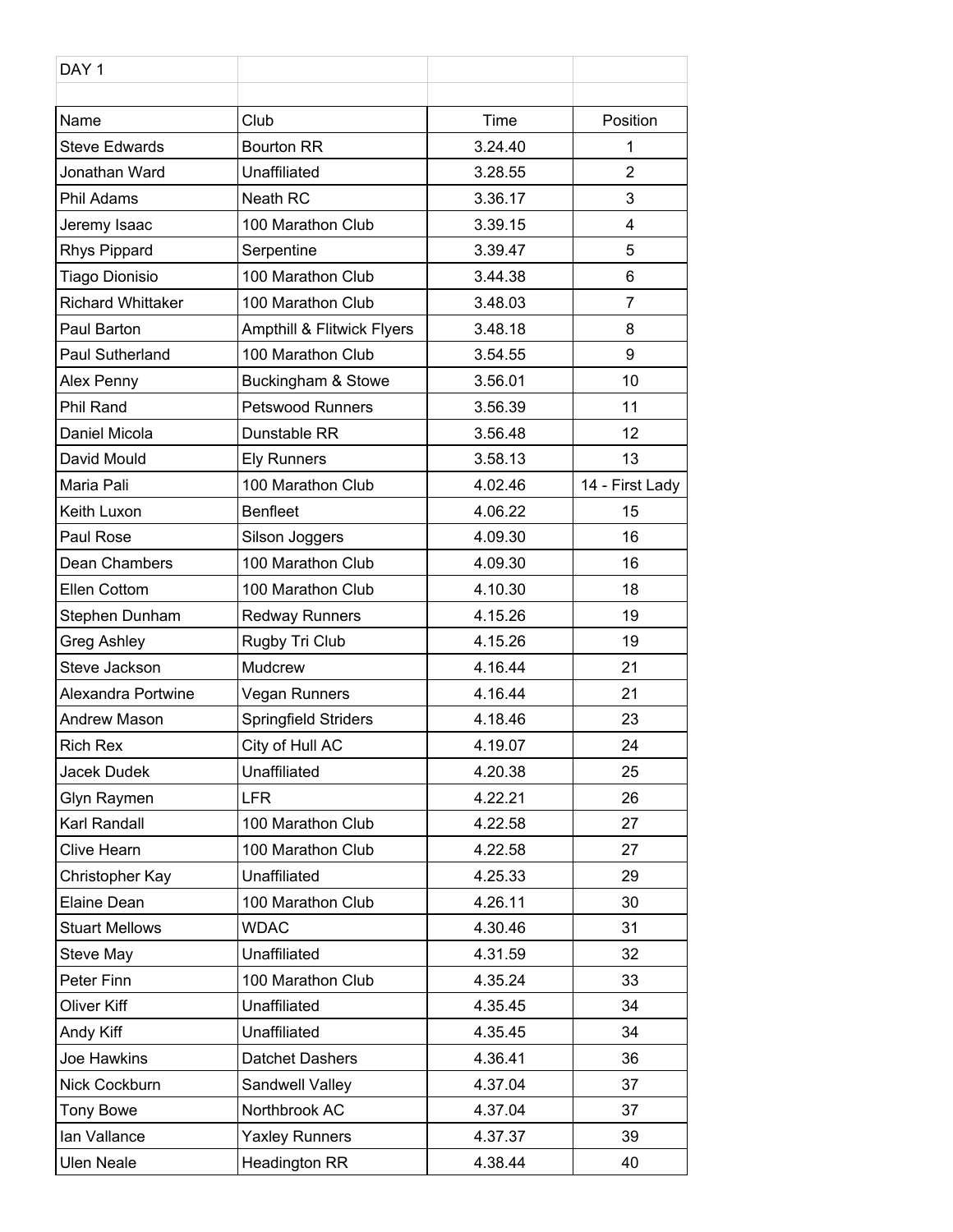| Paul Cross              | 100 Marathon Club           | 4.41.23 | 41             |
|-------------------------|-----------------------------|---------|----------------|
| Adam Tysoe              | Liverpool RC                | 4.43.57 | 42             |
| Denys Baudry            | 100 Marathon Club           | 4.45.18 | 43             |
| Lisa Hewitt             | 100 Marathon Club           | 4.47.47 | 44             |
| Simon Lewis             | Clapham Chasers             | 4.48.33 | 45             |
| Paul McKay              | <b>Huncote Harriers</b>     | 4.49.15 | 46             |
| Donna Law               | <b>Redway Runners</b>       | 4.53.19 | 47             |
| Laura Penny             | Buckingham & Stowe          | 4.56.01 | 48             |
| John Heap               | Roadhoggs                   | 5.09.08 | 49             |
| Maryanne Aitken         | Sevenoaks AC                | 5.14.44 | 50             |
| Andy Hoddle             | <b>Colworth Striders</b>    | 5.19.23 | 51             |
| Mel Floyd               | 100 Marathon Club           | 5.24.44 | 52             |
| Joanna Hughes           | <b>West End Runners</b>     | 5.25.24 | 53             |
| Vicky Lyon              | <b>Penicuik Harriers</b>    | 5.32.10 | 54             |
| Katie Thomas            | <b>Bourneville Harriers</b> | 5.32.10 | 54             |
| Kaja Kosla              | 100 Marathon Club           | 5.40.49 | 56             |
| <b>Brian Mills</b>      | 100 Marathon Club           | 5.46.04 | 57             |
| Georgina Biggs          | <b>Red Rose Runners</b>     | 6.04.12 | 58             |
|                         |                             |         |                |
| DAY 2                   |                             |         |                |
|                         |                             |         |                |
| Name                    | Club                        | Time    | Position       |
| Jon Godfrey             | City of Hull AC             | 2.58.27 | 1              |
| Paul Ali                | Reading Joggers             | 3.19.13 | $\overline{2}$ |
| James Pearson           | East Hull Harriers          | 3.24.55 | 3              |
| Dan Newton              | Unaffiliated                | 3.25.45 | 4              |
| <b>Richard Harrison</b> | City of Hull AC             | 3.33.20 | 5              |
| Dan Perry               | Cobra                       | 3.39.46 | 6              |
| Phil Adams              | Neath RC                    | 3.41.31 | $\overline{7}$ |
| Jeremy Isaac            | 100 Marathon Club           | 3.42.07 | 8              |
| Sunny Calitz-Patel      | Sandwell Valley             | 3.44.37 | 9 - First Lady |
| Tiago Dionisio          | 100 Marathon Club           | 3.47.02 | 10             |
| Dean Chambetrs          | 100 Marathon Club           | 3.48.01 | 11             |
| Paul Barton             | Ampthill & Flitwick Flyers  | 3.48.32 | 12             |
| Dave Edwards            | Haverhill                   | 3.50.01 | 13             |
| Phil Rand               | <b>Petswood Runners</b>     | 3.56.35 | 14             |
| Paul Sutherland         | 100 Marathon Club           | 3.57.47 | 15             |
| Daniel Micola           | Dunstable RR                | 4.10.45 | 16             |
| <b>Richard Hyde</b>     | 100 Marathon Club           | 4.14.53 | 17             |
| Maria Pali              | 100 Marathon Club           | 4.19.04 | 18             |
| Sharief Ibrahim         | <b>Walton AC</b>            | 4.21.49 | 19             |
| Steve Jackson           | Mudcrew                     | 4.23.01 | 20             |
| Steve May               | Unaffilated                 | 4.23.45 | 21             |